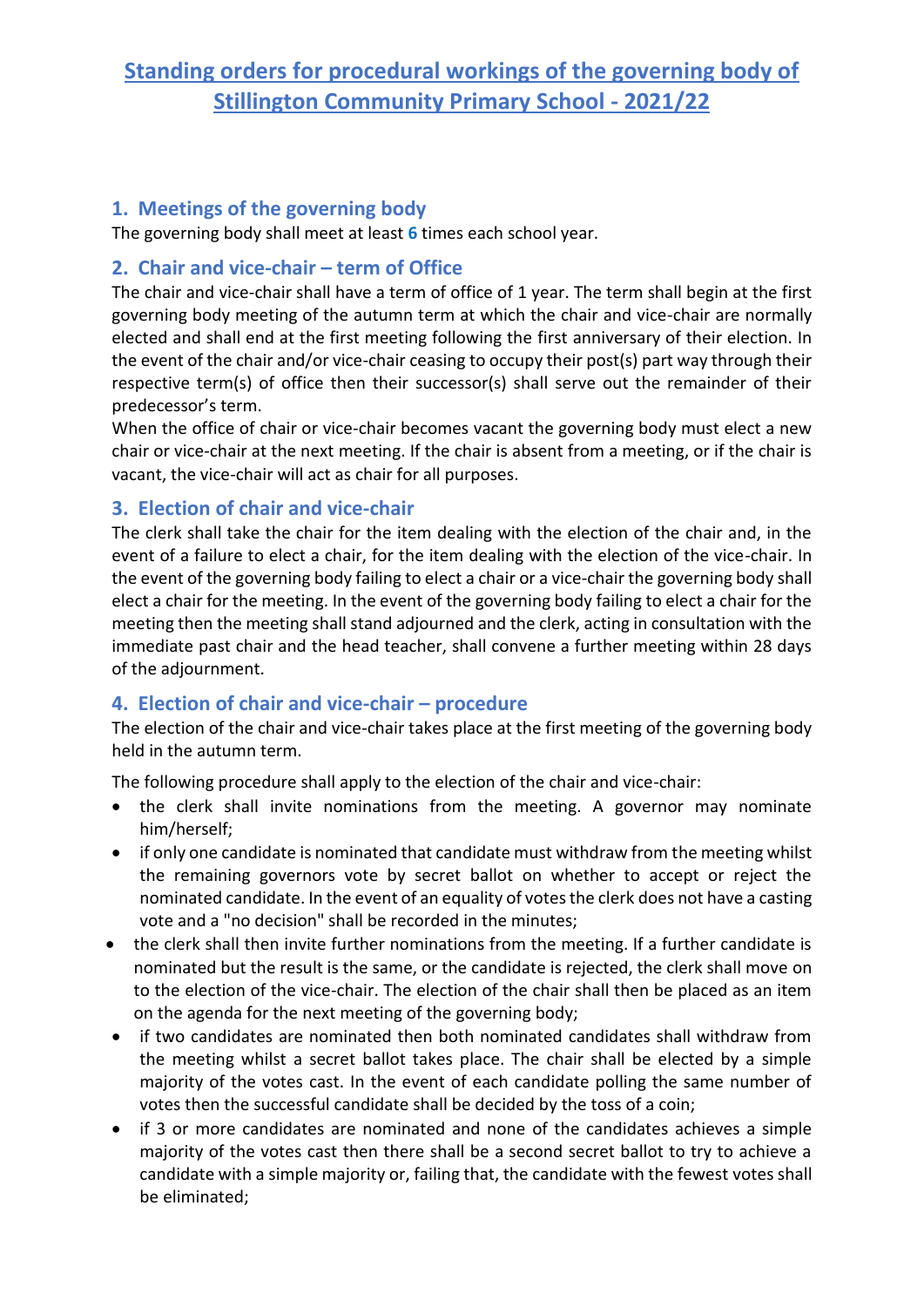- the unsuccessful candidate may then return to the meeting and a further secret ballot takes place between the two remaining candidates;
- following his/her election the chair shall take over the meeting immediately and conduct the election of the vice-chair using the same procedure.
- if the governing body fails to elect a chair or a vice-chair it shall elect a chair for the meeting;
- if the meeting fails to elect a chair for the meeting, then the meeting shall stand adjourned and shall be re-convened within 21 days.

### **5. Annual calendar of meetings and business**

At the last meeting of the summer term the governing body shall approve a calendar of governing body and committee meetings and of planned business for the ensuing year and the clerk shall, within 14 days, of the meeting provide a copy of the calendar to all members of the governing body.

### **6. Notice of meetings and agenda**

Every member of the governing body shall receive (or be given access to) the following at least seven clear days in advance of a meeting:

- written notice of the meeting;
- a copy of the agenda for the meeting;
- a copy of any reports or papers to be considered at the meeting.

This standing order shall not apply where the chair of the governing body so determines on the ground that there are matters demanding urgent consideration. In that case the written notice of the meeting shall state that fact and the agenda, reports and other papers to be considered at the meeting are received within such shorter period, as the chair shall direct.

Notice can be sent by email. Governors should have secure school email addresses for governing body business and all aspects of confidentiality should be discussed.

### **7. Agenda Items**

With the agreement of the chair of the governing body any member of the governing body shall be entitled to include, on the agenda for any governing body or committee meeting, an item(s) on any particular issue provided that written notice thereof is given, as appropriate, to the chair of the governing body, at least 14 days prior to the meeting taking place.

### **8. Quorum**

- the quorum for a meeting of the governing body shall be not less than 50% of the number of governors in post at the time of the meeting (not including vacancies) or such other number as may be determined from time to time by regulations issued by the Department for Children, Schools and Families;
- the quorum for a meeting of any committee of the governing body shall be at least three (3) governors who are members of that committee;
- associate members shall not be included in the calculation for quorum purposes.

### **9. Voting**

- every proposition shall be seconded prior to the vote being taken;
- every proposition shall be determined by a show of hands or, at the discretion of the chair of the meeting, by general consensus;
- only those governors at the meeting and present in the room at the time of the proposition being put by the chair shall be entitled to vote; (please note the one exception to this is a vote to change the name of the school where ALL governors would be required to vote and for this reason a proxy vote is allowed, this would also require the school to adopt the 2012 School Governance (Constitution) (England) Regulations)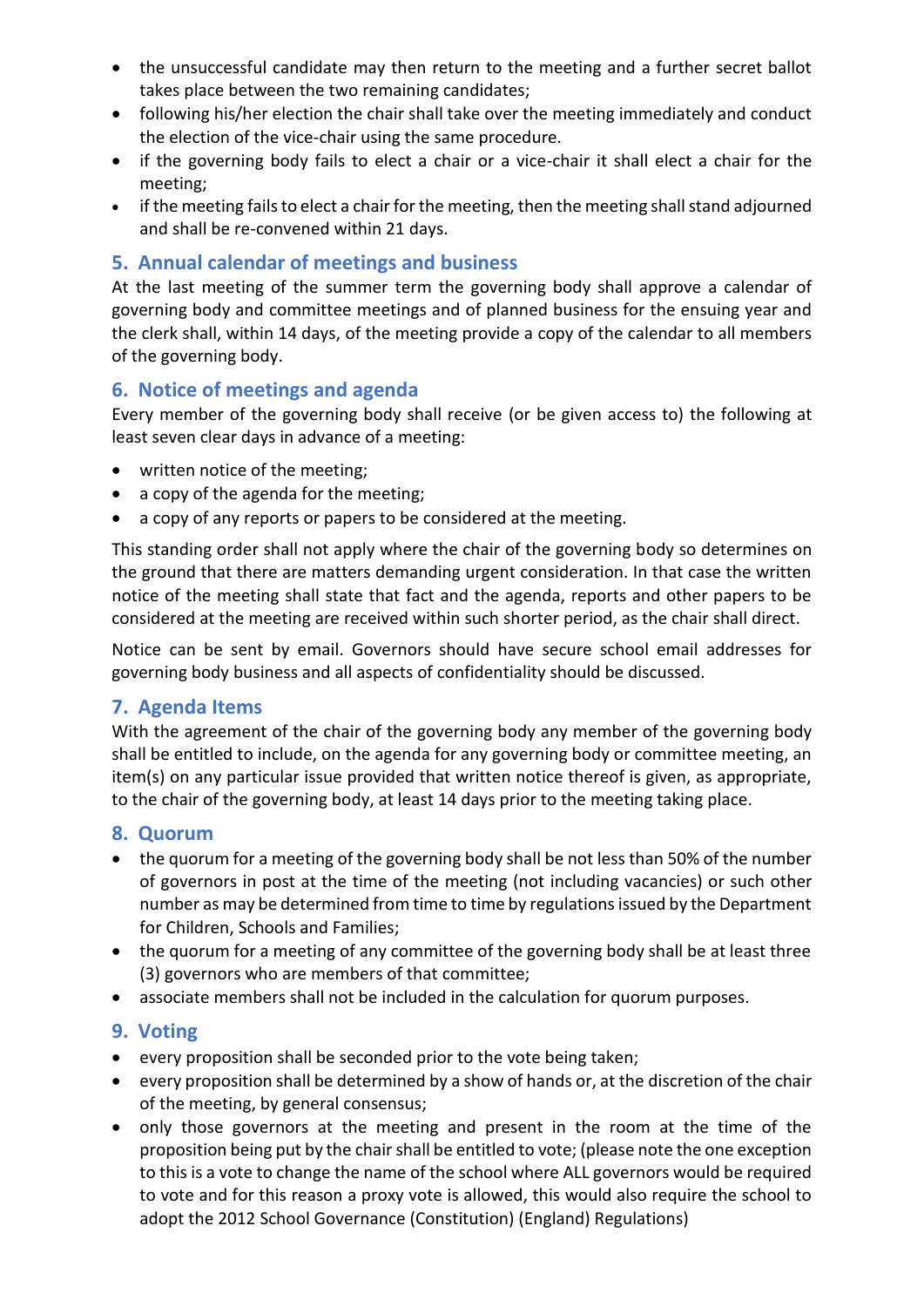- in the event of a tied vote the chair shall have a second or casting vote;
- after a proposition is put from the chair, but before the vote is taken, any two governors by show of hands may require that the voting be recorded in the minutes of the meeting to show whether each governor present gave his/her vote for or against the proposition or abstained from voting. It is recommended that this would be a confidential minute;
- after a proposition is put from the chair, but before the vote is taken, any two governors by show of hands may require that the voting shall be by secret ballot;
- in the event of requisitions for both a secret ballot and a recorded vote then the requisition for the secret ballot shall take precedence and no action shall be taken on the requisition for a recorded vote.

#### **10. Confidential Matters**

Prior to the consideration of or discussion on any matter on any agenda for a meeting of the governing body, consideration shall be given as to whether the matter includes confidential information and the governing body shall determine whether the public or any other person, not being a member of the governing body, should be excluded from the meeting during the consideration of the matter. In the event of any matter being deemed to be confidential then the minutes of the discussion and decision shall be excluded from the minutes of the meeting to be made available for public inspection. This standing order is additional to the requirement for governors to withdraw from a meeting and take no part in the consideration or voting on any item in which they have a declarable interest as required by standing order 18.

#### **11. Minutes of Meetings**

The draft minutes of all governing body and committee meetings shall be approved by the chair of the meeting within 14 days of the meeting having taken place. Thereafter the approved draft governing body minutes shall be circulated to all members of the governing body within 21 days of the meeting having taken place. The minutes of committee meetings shall be circulated with the agenda for the next succeeding governing body meeting. If the governing body decides to circulate minutes with the agenda for the following meeting, they should consider asking the clerk to circulate a list of actions within 14 days of the meeting having taken place.

All non-confidential minutes shall be made available for public inspection only after they have been submitted for approval to the next succeeding meeting of the governing body.

#### **12. Record of Attendance**

Every governor attending a meeting of the governing body or of any of its committees of which s/he is a member shall sign her/his name in the attendance book or sheet provided for that purpose.

#### **13. Apologies for non-attendance at meetings of the governing body**

All apologies together with the reason(s) for non-attendance at a meeting of the governing body shall be submitted to the clerk or to the chair not later than the commencement of the meeting. The governing body shall then determine whether such absence(s) should be treated as a 'consented' or 'non-consented' absence(s) and recorded as such in the minutes of the meeting. The failure to submit an apology shall be deemed to be a 'non-consented' absence and recorded as such in the minutes of the meeting.

#### **14. Disqualification for non-attendance**

Any governor, with the exception of the head teacher, who fails to attend any meeting of the governing body for a consecutive period of 6 months without the approval of the governing body, and such approval being recorded in the minutes, shall be automatically disqualified from serving as a governor. The period of 6 months shall begin from the date of the first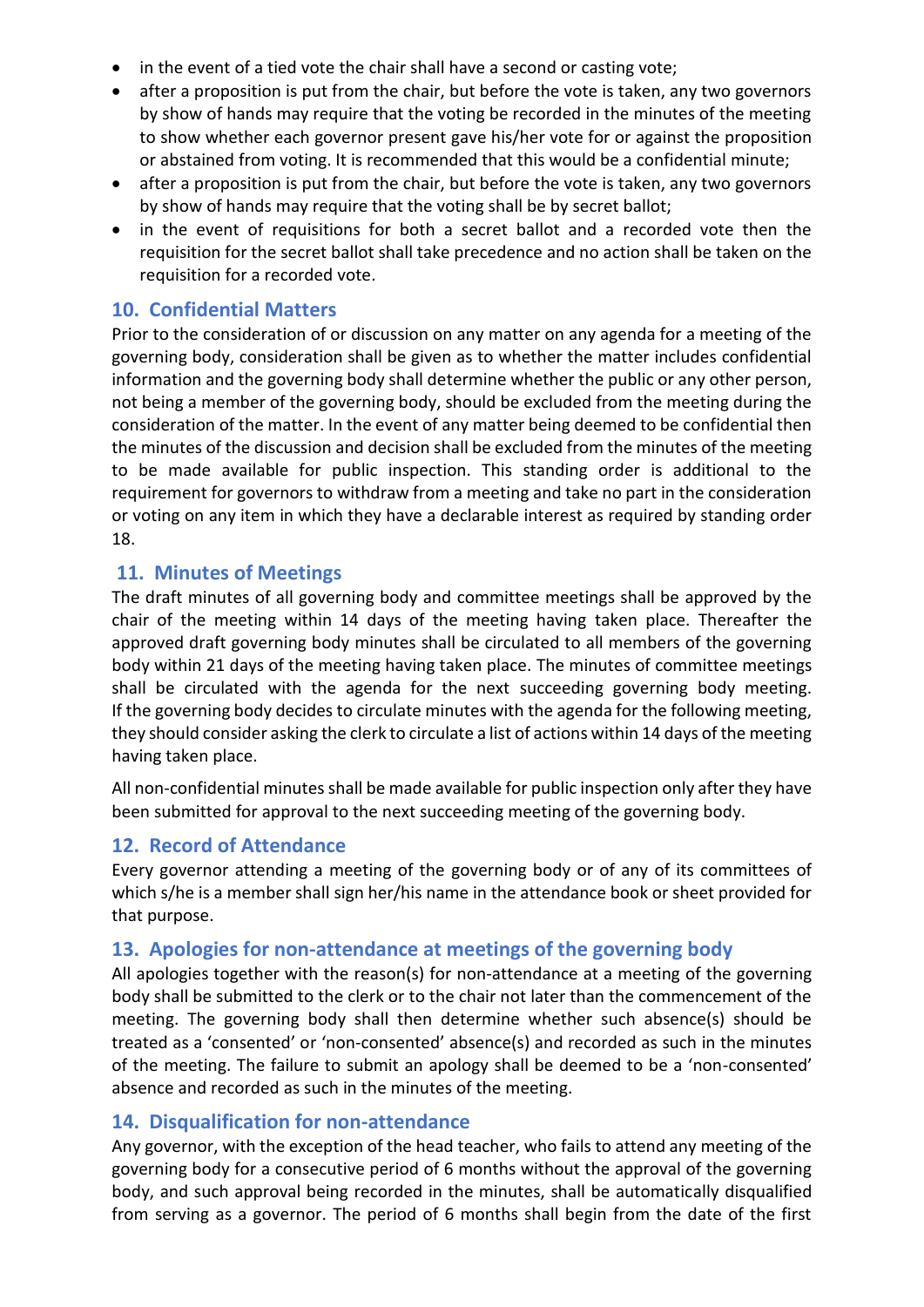meeting missed by the governor. Foundation (but not ex-officio foundation) governors, community governors, partnership governors or sponsor governors so disqualified shall not be eligible for nomination, election or re-appointment as a governor of any category for a period of 12 months immediately following his/her disqualification. Parent or staff governors are eligible for nomination and election (or appointment in the case of parent governors) immediately following their disqualification.

# **15. Records of the governing body**

The clerk to the governing body shall be responsible for maintaining and keeping up to date the records of the governing body which for the purpose of this standing order shall comprise the following:

- the minutes of the meetings of the governing body and it's committees;
- the record of attendance;
- the register of business and other interests;
- the record of hospitality/gifts;
- copies of self-declaration forms to confirm that governors are not disqualified for any of the criteria listed;
- any such other records as may be determined from time to time by formal resolution of the governing body;
- Records of governor monitoring visits to school;
- The signed and approved code of conduct and standing orders.

The records of the governing body shall be kept in a secure place provided at the school and shall be available for inspection by the public, members of the governing body, parents of pupils at the school and the Local Authority. Confidential items and confidential minutes shall not be made available for public inspection

# **16. Register of business interests**

Every governor shall complete the register of business interests within one month of their election/appointment as a governor. Entries in the register shall be updated as and when necessary and, in any event, annually. In the event of any governor having no registerable business interests then a NIL return shall be recorded for that governor(s).

# **17. Eligibility**

Every governor shall complete the Disqualification and Declaration form to indicate that they are eligible to be a governor at a maintained school. Every governor shall complete an application for an enhanced check to the Disclosure and Barring Service. Refusal to do so disqualifies the refusing governor. Governor DBS records should be held within the school's Single Central Record along with all staff and volunteers.

### **18. Conduct**

The Governing body shall annually adopt an up-to-date code of conduct, ideally the National Governors Association version. Governors could be given a copy (paper or electronic) of the code of conduct.

All Members of the governing body shall abide by The Nolan Principles on Public Life:

- **Selflessness** holders of public office should take decisions solely in terms of the public interest. They should not do so in order to gain financial or other material benefits for themselves their family, or their friends;
- **Integrity** holders of public office should not place themselves under any financial or other obligation to outside individuals or organisations that might influence them in the performance of their official duties;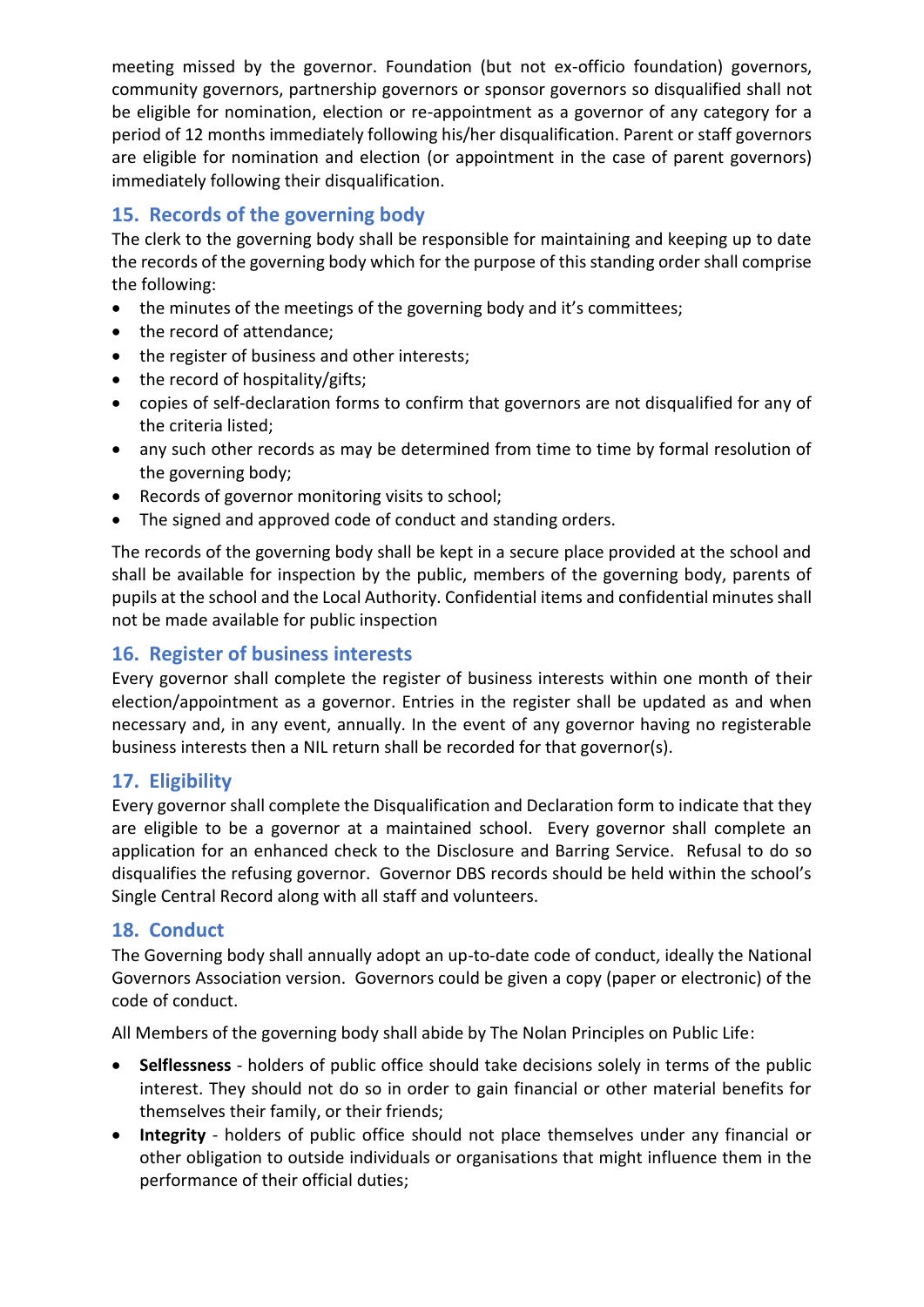- **Objectivity**  in carrying out public business; including making public appointments, awarding contracts, or recommending individuals for rewards and benefits; holders of public office should make choices on merit;
- **Accountability**  holders of public office are accountable for their decisions and actions to the public and must submit themselves to whatever scrutiny is appropriate to their office;
- **Openness**  holders of public office should be as open as possible about all the decisions and actions that they take. They should give reasons for their decisions and restrict information only when the wider public interest clearly demands;
- **Honesty**  holders of public office have a duty to declare any private interests relating to their public duties and to take steps to resolve any conflicts arising in a way that protects the public interest;
- **Leadership** -holders of public office should promote and support these principles by leadership and example.

### **19. Declarations of interest**

If any member of the governing body has any interest, whether pecuniary or otherwise, in any item on the agenda for any meeting at which they are present, they shall declare such interest prior to the consideration of that item and shall immediately leave the meeting and take no part in the consideration of or voting on that item.

### **20. Urgent action by the chair/vice-chair of the governing body**

Where it is not reasonably practical to hold a meeting of the governing body or where the relevant 7 days' notice of the meeting cannot be given and there will be a delay that would be seriously harmful to the school or to any pupil or member of staff if the matter is not dealt with then the chair (or in his absence the vice-chair) shall have authority to take such action as is deemed appropriate in the circumstances to deal with the matter. Such action must be reported to the next available meeting of the governing body.

# **21. Financial and other guidance**

The governing body and any committee(s) established by it shall, at all times, abide by the North Yorkshire County Council Financial Standing Orders and any directions that may be issued by the Children and Young People's Service (LA) under The Code of Practice on Local Education Authority – School Relations, Ref.: DfEE 0027/2001 and any subsequent amendment thereto. The governing body shall also have regard to and take account of any advice or guidance that may be issued by the LA from time to time.

### **22. Variation and revocation of standing orders**

Any motion to add to, vary or revoke these standing orders unless appearing in full on the agenda for the meeting shall when proposed and seconded stand adjourned without discussion to the next ordinary meeting of the governing body. Any decision to add to, vary or revoke standing orders shall take effect when specified in the resolution or immediately in default of a time and date being specified.

### **23. Interpretation of standing orders**

The ruling of the chair as to the construction or application of any of these standing orders, or as to any proceedings of the governing body, shall be final and shall not be challenged at any meeting of the governing body or committee.

#### **24. Associate members**

Any reference in these standing orders to a governor shall, where the context so admits, include associate members.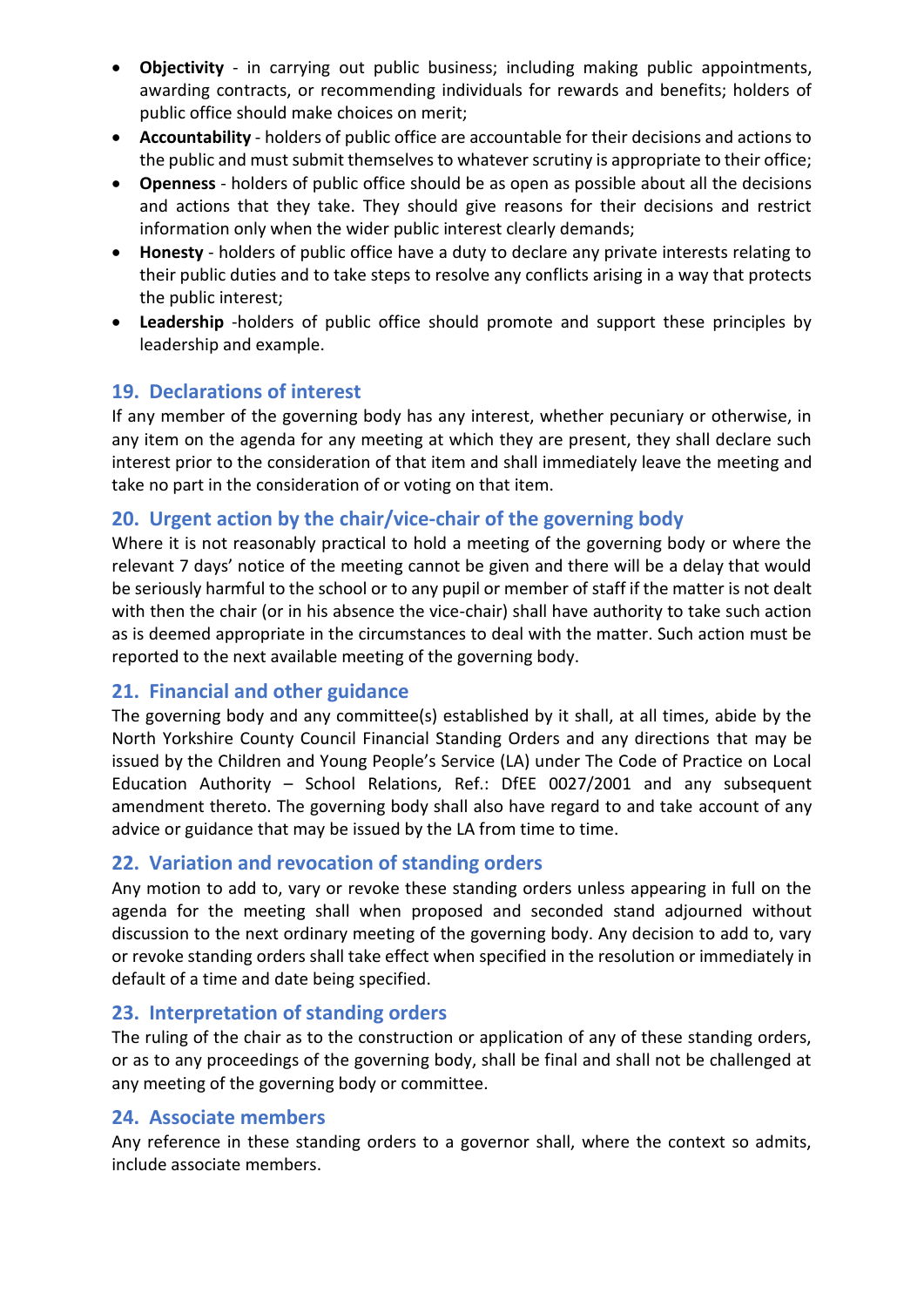# **Addendum to Standing Orders - Alternative arrangements for Meetings**

Under The School Governance (Roles, Procedures and Allowances) (England) Regulations 2013 the governing board can approve alternative arrangements for governors to participate or vote at meetings of the governing board, including, but not limited to, by telephone or video conferences. This includes full governing board meetings and committee meetings.

We agree to hold meetings via video conferencing as and when considered appropriate, without having to meet first. The Chair or the Clerk can contact governors individually to agree these alternative arrangements.

We do not propose to have 'hybrid' meetings - where a face-to-face meeting is attended virtually by one or more governors. This can be reviewed in future for exceptional use.

#### **Roles and responsibilities**

#### **The Chair**

The Chair will chair virtual meetings in the same way as face-to-face meetings.

The Chair will make sure all governors:

- · Are set up for Microsoft Teams
- · Have tested their connection and have access to the platform
- · Are aware of the GB protocol for Virtual meetings (Below)

#### **The Clerk**

The Clerk will give written notice of the meetings and send out the agenda and papers in the usual way.

The Clerk will minute virtual meetings in the same way as face-to-face meetings. The Clerk will make sure the minutes reflect that the meeting is virtual. The Clerk will minute all decisions, and whether anything needs to be ratified at a later date for example due to loss of connection.

#### **All Governors – Virtual meeting Protocol**

To ensure confidentiality and the smooth running of the meeting governors attending virtually will:

- · Attend the whole meeting
- · Attend with the webcam switched on when possible
- · Focus on the business of the meeting in the same way as if they were attending in person.
- · Remain on mute unless they are speaking.
- · Prevent unauthorised individuals overhearing conversations (for example by wearing headphones).
- · Be mindful of their surroundings they will consider the privacy of the room, including but not limited to who or what is visible or audible in the room.

· Ask questions at the meeting by raising their hand and waiting to be invited to speak by the Chair or using the chat.

#### **Difficulty joining the meeting**

If after all reasonable efforts if does not prove possible for a governor to participate the meeting may still proceed with its business providing it is quorate.

The Clerk will record in the minutes that the governor in question attempted to participate but was unable to do so.

#### **Recording the meeting**

The Clerk may wish for the meeting to be recorded to aid them in writing the minutes.